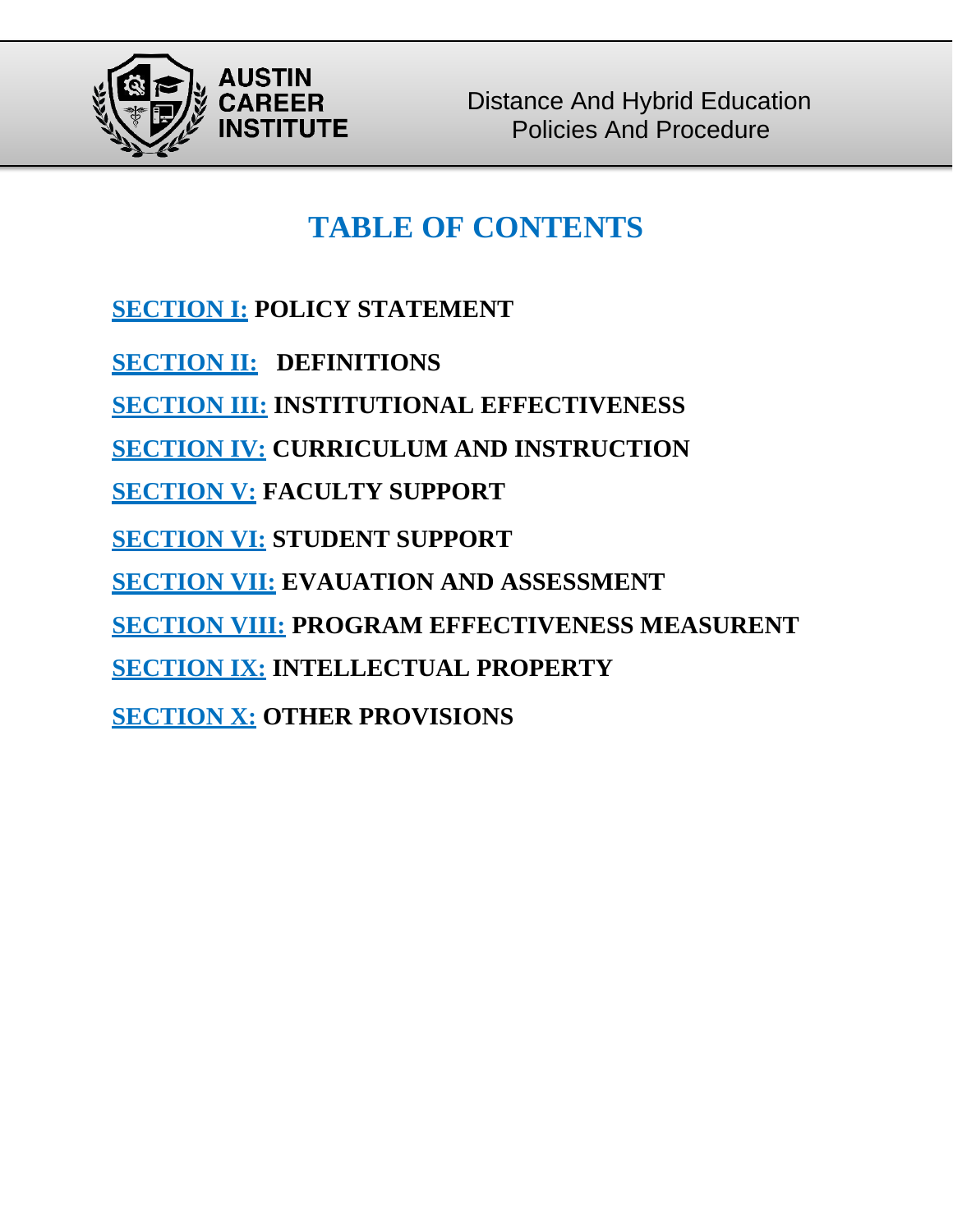

## **I. POLICY STATEMENT**

Austin Career Institute (hereinafter referred to as "*ACI*") is committed to providing quality courses regardless of the delivery format. As such, this policy focuses specifically on the best practices and strategies for online/distance learning and course delivery. Within this context, *ACI* further endorses the following high quality standards/guidelines for course design, instruction, associated support services, evaluation and assessment, use and distribution of course materials, the rights and responsibilities of parties and all related matters associated with online/distance learning.

This policy is additionally designed to assist *ACI* in the fulfillment of its educational mission and role in accordance with all applicable laws, rules and regulations promulgated by Texas Workforce Commission (TWC) and Counsel on Occupational Education (COE).

## **II. DEFINITIONS**

#### **A. Online/distance Education**

Online/distance education is defined as a delivery of educational courses and programs which uses a wide range of educational and telecommunication technologies including satellite and web-based technologies which incorporates learning management systems with synchronous and/or asynchronous modes of communication. This mode of delivery requires special techniques of online/distance course design and grounded instructional techniques to enhance online/distance students learning outcomes (OSLO), as well as special organization and administrative arrangements.

### **B. Fully Delivered Online Course (FDOC)**

#### *ACI does not offer any programs or courses with this delivery method.*

FDOC means a course in which **80 to100%** of the instruction is entirely delivered online, with the following two (2) variances:

- Students and instructors meet exclusively only and the course is delivered entirely online. The entire curriculum is delivered and course orientation as well as evaluation and performance testing are all conducted online using course management software with asynchronous and synchronous tools of communication.
- Students and instructors only meet on-campus for orientation and/or evaluation and performance testing. All other class activities will be performed online using course management software with synchronous and asynchronous tools of communication. In this case, the online student spends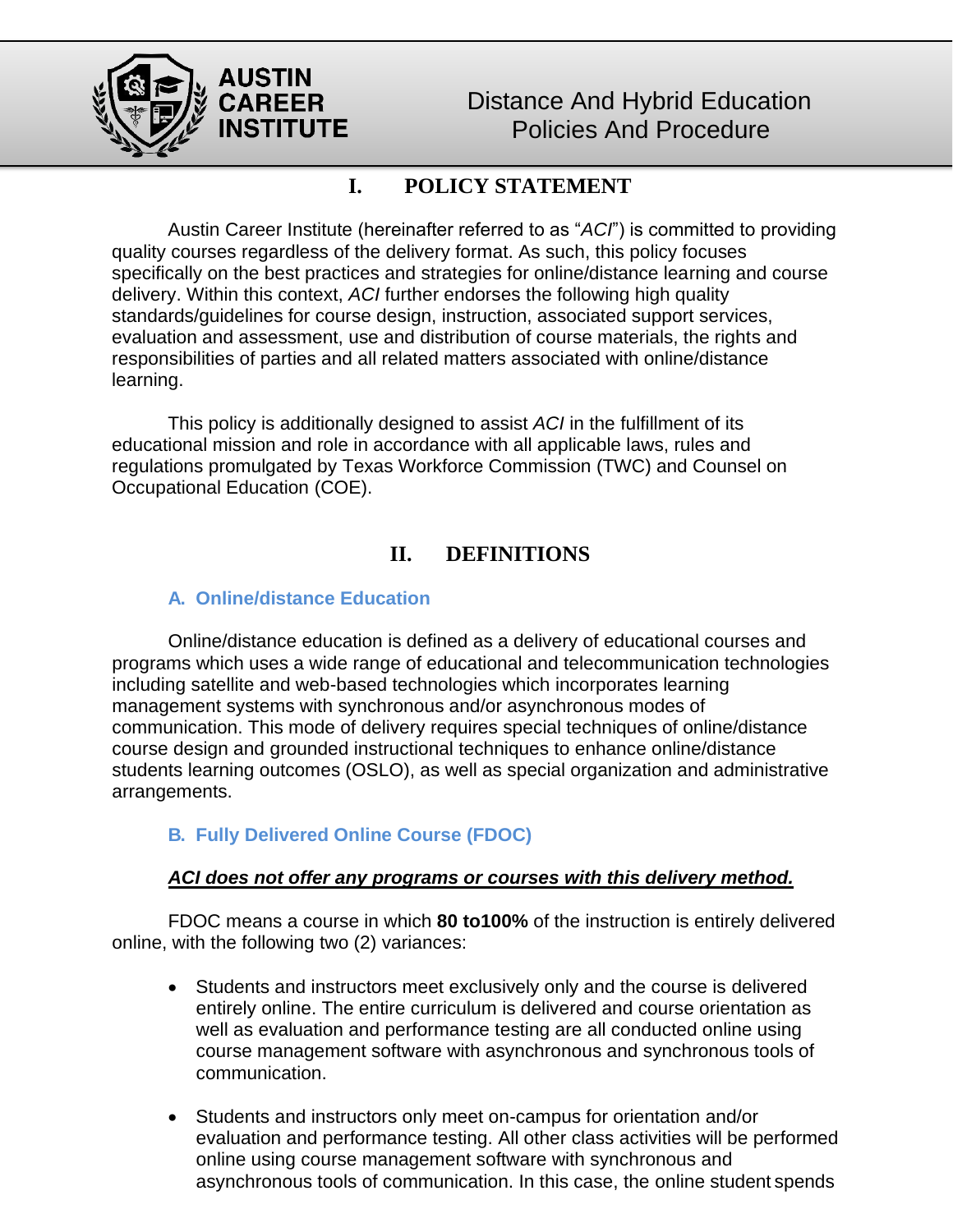

**5-20%** of learning time on campus engaged in face-to-face interactions with instructor.

#### **C. Hybrid Course Delivery (HCD) or Blended Course Delivery (BCD)**

Hybrid Course Delivery or HCD refers to a course in which **20 to 49%** of the instruction is entirely delivered online (distance education). Hybrid courses blend faceto-face interaction such as in-class discussions, active group work, and live lectures with typically web- based educational technologies such as online course cartridges, assignments, discussion boards, and other web-assisted learning tools to form an integrated instructional approach. The course's goals and objectives are achieved through the explicit integration of out-of-class activities delivered through the use of learning technologies and in-class activities. The degree to which the design of hybrid courses utilizes traditional classroom and online learning environments varies. *ACI* defines Hybrid as a course in which **20 to 49%** of its curriculum is delivered online and the student has at least one day of FTF class per week. The students will have an in person class per week and will never be out of contact with their instructor longer than 6 days. Most of ACI programs are setup where the students attend lab every other day and study online on the days they are studying lecture for their FTF classes. The instructors must return calls or emails of the students within 24 hours answering student questions. If necessary, instructors will make appointment for the students to meet them during their office hours normally within 24 hours. Instructors who teach on weekends only will have their office hours during weekends. Student learning is assessed at the formative level using end of chapter testing and quizzing. MA Program students attend their lecture portion of their program online at their location of choosing where their time online is monitored and recorded via software. However, HVAC students must attend their lecture portion of their program online at ACI's computer lab where they clock in and out and are monitored by a trained ACI employee. Students' passing of the chapter testing and quizzing is further proof that the student has spent the time to read the chapter and is in title to receiving the clock hours assigned to the lecture for that chapter. These hours count towards the total number of clock hours necessary for the student to graduate and are added to the number of hours students spent in FTF class environment. These quantitative data are closely analyzed and used as gauges in assessing how to improve the overall quality of the courses or programs.

#### **D. Asynchronous Communication**

Asynchronous Communication is a mode of telecommunications in which a simultaneous presence of individuals is not required for communication to take place. Examples are e-mail, discussion forums, text messaging, and recordings. With these technologies, students can communicate at their own pace using web-based tools such as online Chat and web conferencing.

### **E. Synchronous Communication**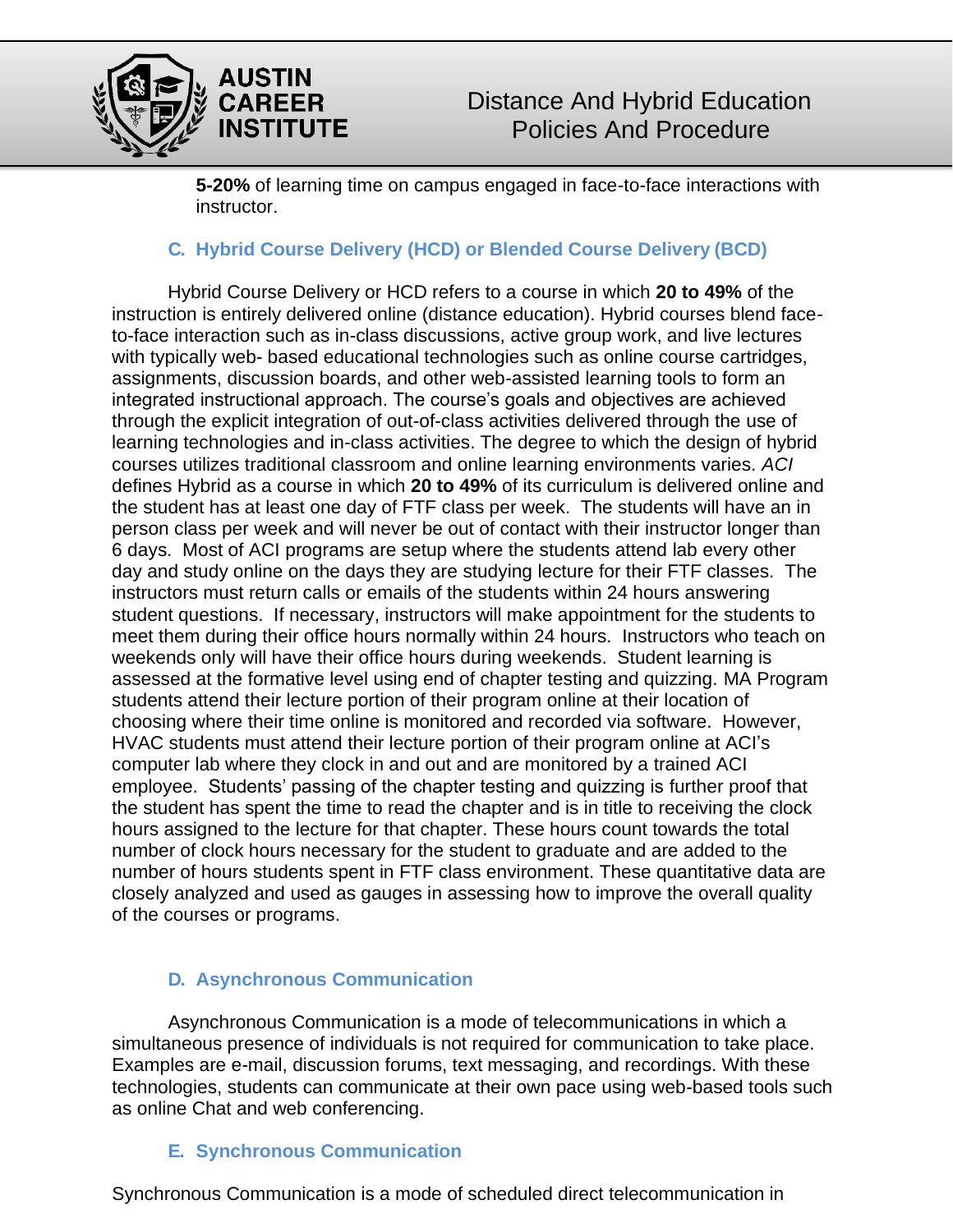

which a simultaneous presence of individuals is required for communication to take place. Examples are web-based tools such as online Chat and web conferencing.

# **III. INSTITUTIONAL EFFECTIVENESS**

#### **A. Accreditation Notices**

*ACI*'s online/distance degree programs are initiated by notifying the Counsel on Occupational Education (COE) to request an evaluation of an offering as a major or substantive change. Accordingly, *ACI* will further comply with any and all additional accreditation requirements and/or standards imposed on it and its departments for online/distance course delivery.

#### **B. Adequacy of Technical Support and Facilities**

*ACI* will provide adequate technology for its online/distance course offerings through the its online course providers as well as other facilities that are required and accessible to both faculty and students. ACI and it's online course providers are equipped with technology (i.e., software. equipment and facilities) appropriate for instructor and student interaction; ACI provides the appropriate facilities to accommodate curricular commitments and technical assistance is available students and faculty with their use of the online course providers' Learning Management Systems (LMS).

## **IV. CURRICULUM AND INSTRUCTION**

The curriculum and instruction of online/distance courses will be fully comparable in rigor to the same curriculum delivered on the *ACI* campus. The following principles will apply:

#### • **Course Overview and Introduction**

The overall design of the course will be made clear to the students at the beginning of the course.

#### • **Learning Objectives**

Learning objectives will be measurable and clearly stated. Learning objectives will clearly describe what students are expected to know or should be able to do by the end of the course.

#### • **Assessment and Measurement**

Assessment strategies are designed by the online course providers and/or ACI to evaluate student progress by reference to stated learning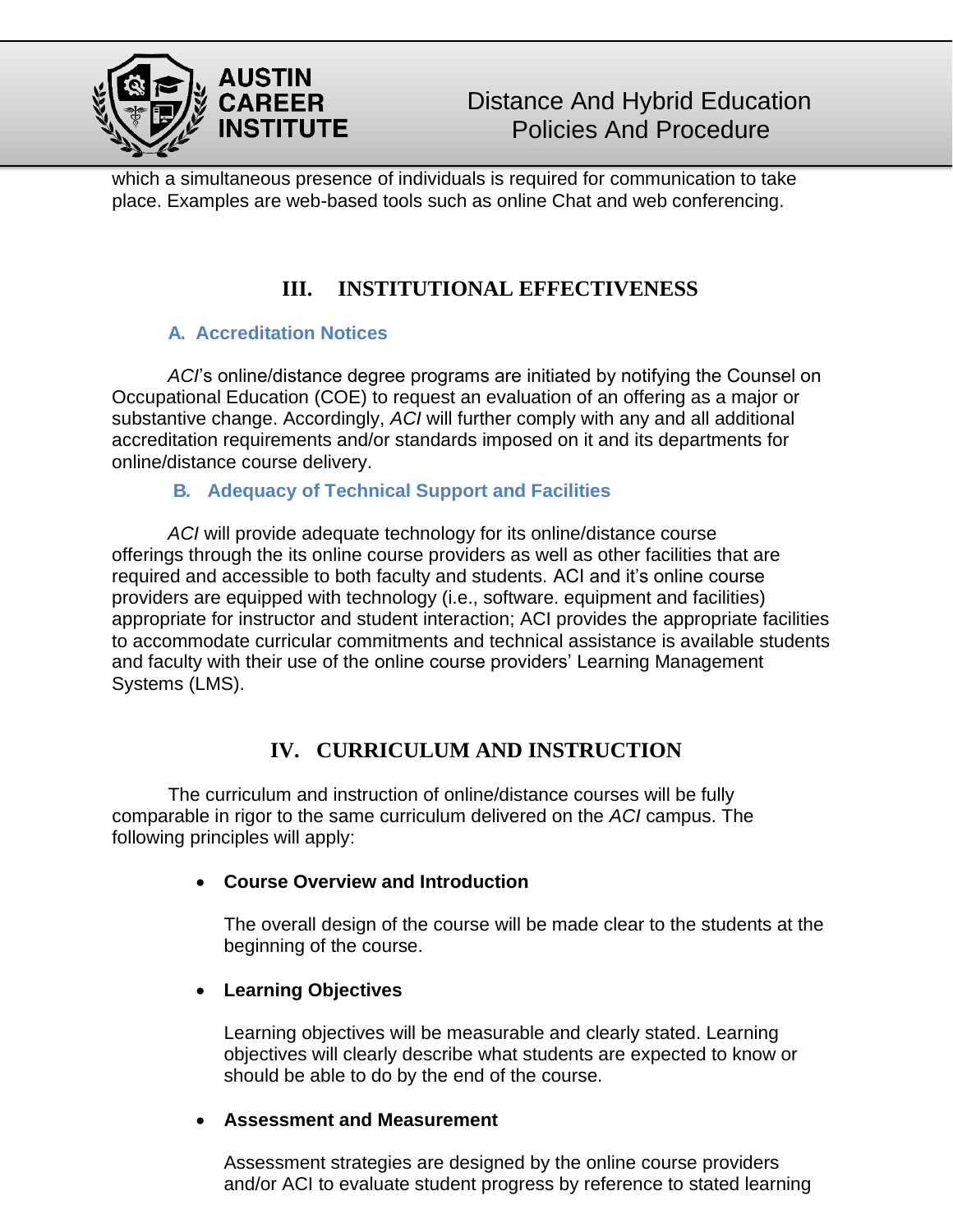

objectives; to measure the effectiveness of student learning; and will be an integral part of the learning process.

#### • **Instructional Materials**

Institutional materials will be sufficiently comprehensive to achieve stated course objectives.

#### • **Learner Interaction and Engagement**

Forms of interaction incorporated in the course will be designed to motivate students and to promote learning.

#### • **Course Technology**

Course navigation and technology will support student engagement and ensure access.

#### • **Learner Support**

The course will facilitate student access to institutional support services essential to student success.

#### • **Accessibility**

The course will demonstrate a commitment to accessibility for all students.

#### **A.** *ACI* **Program Committee**

Online/distance courses and programs are derived from a collaborative partnership between the online course providers, department, *ACI* Program Committee, and collaborative partners.

*ACI* Program Committee members are credentialed Instructors, technicians and employers in their fields. Assurance of quality and standards for online/distance programs and courses are provided by this committee.

#### **B. Announcement of Course Offerings**

*ACI* will announce and market online/distance courses to the general public through established protocol as traditional on-campus courses. An online/distance and/or on-campus orientation shall be provided and/or required at the outset of each online semester expressly for student preparation and readiness to take full or blended online courses.

**C. Marketing of** *ACI* **Online Courses**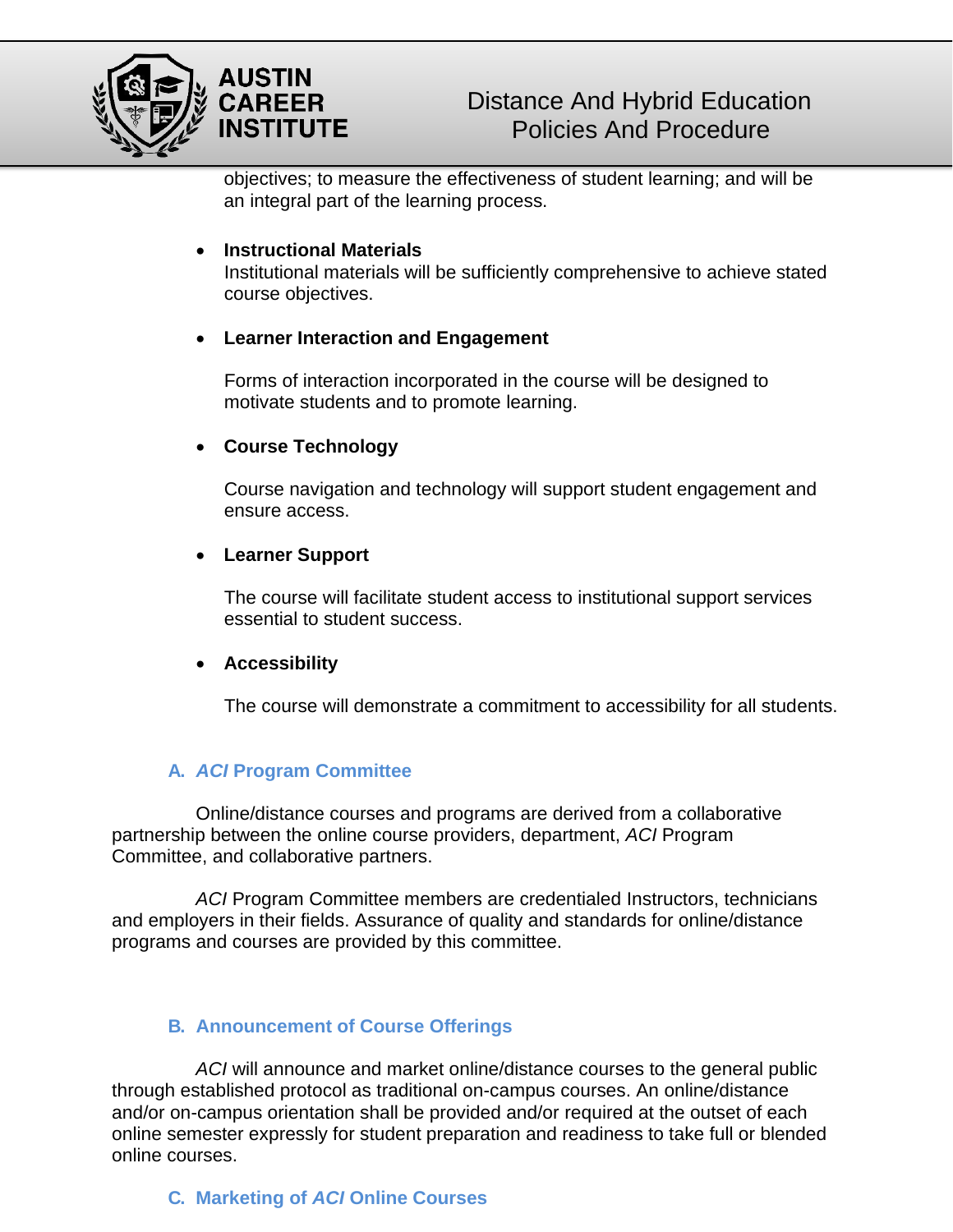

*ACI* will develop a specific set of provisions based on pertinent rules, regulations, services and conditions to govern the marketing of online/distance courses. Additionally, the marketing and advertising of online/distance courses will adhere to the same protocol required for traditional courses and degree programs at *ACI*.

#### **D. Assessable Tools, Materials and Resources**

*ACI* will provide and make available to online/distance learning students Website address provided by the online course providers and give the students access to their course material and tests.

#### **E. Asynchronous and Synchronous Provisions**

When utilizing asynchronous communications, the facilitator/instructor will post a schedule of availability, office/virtual hours, statement of minimum response time and preferences for responding (i.e., to email, chats, etc.). Where synchronous communications are utilized, the facilitator/instructor's communication source will come from a range of online options that are available (e.g., Skype, Live Text, Pal Talk, etc.). The facilitator will also post a companion schedule.

## **V. FACULTY SUPPORT**

#### **A. Faculty Workload for Online/Distance Delivery Support**

*ACI* faculty workload for teaching online/distance learning courses will be as follows:

• Online/distance courses will be included in faculty normal course loads for online courses taught on campus using online course provider's Learning Management System (LMS) such as Pearson's Connect, etc. Online/distance courses where students are off campus will.

#### **B. Recommended Maximum Faculty Course Loads and Class Size**

*ACI* recommends the following maximum course loads per online/distance program period:

• Online/distance program period may vary. It is recommended that no faculty be allowed to teach more than two online/distance courses, in addition to his/her regular (traditional classroom (f2f)) teaching load as prescribed by ACI. Exceptions may be made based on the actual f2f course load of the faculty. Such exception must be approved by the program's department head and School Director.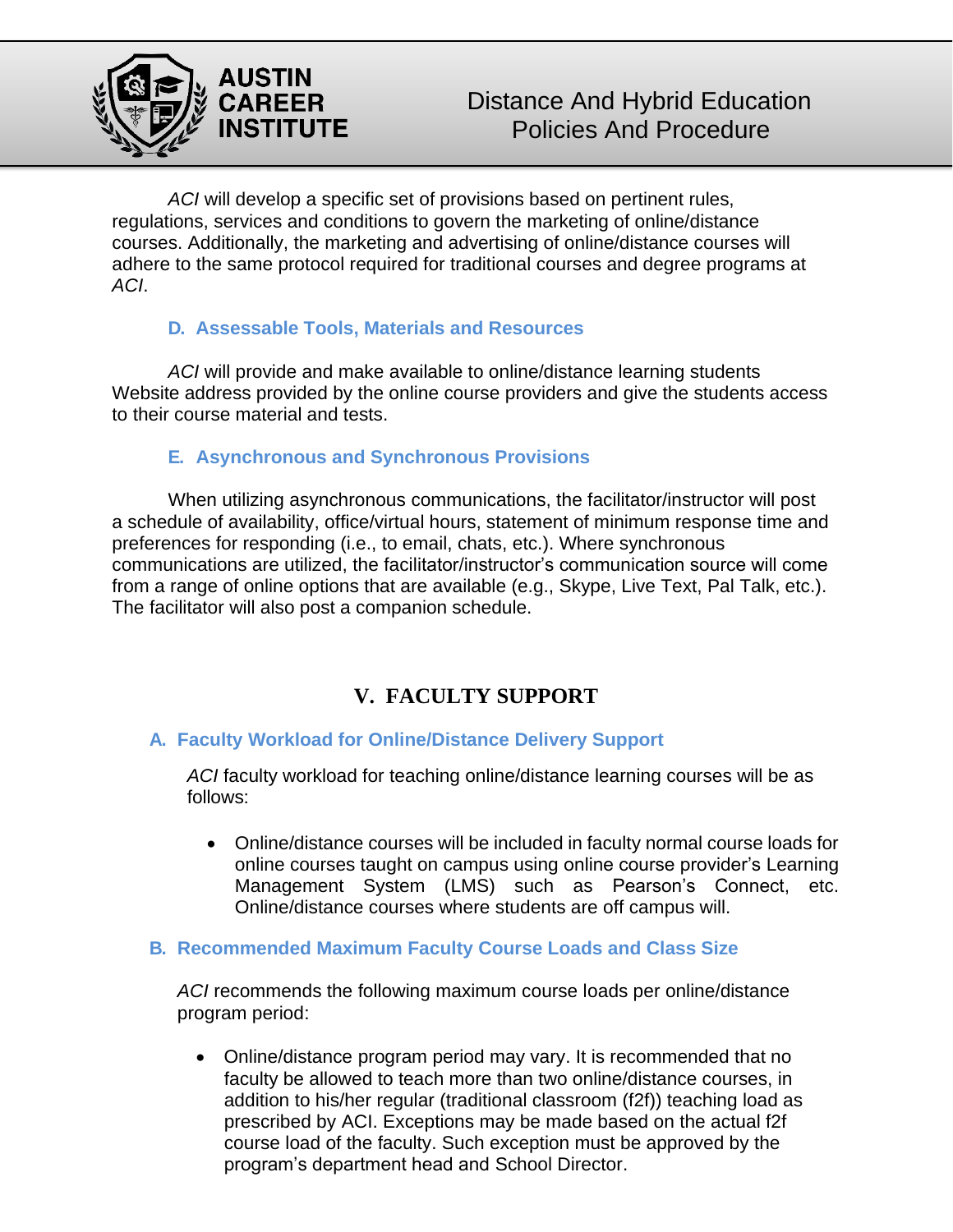

*ACI* recommends the following maximum class size for a fully delivered online/distance course:

• Due to the coordination of and reliance on technology, computer equipment and software, together with traditional pedagogy and instruction, online/distance course delivery provides for a unique form of course delivery. Due to its uniqueness, consideration of class size is critical in assuring and/or maintaining standards of quality. Therefore, it is recommended that the maximum class size of thirty-five **(35)** fora program.

#### **C. Faculty Compensation**

Faculty compensation for developing, designing and teaching online/distance courses will be as follows:

• See Faculty handbook for further information on this section.

#### **D. Evaluation of Faculty Participating in Online/Distance Delivery**

Faculty who choose to participate in online/distance course delivery are expected to undergo performance evaluations for the purpose of maintaining quality course delivery and thereby enhancing student retention and success. The evaluation of faculty shall be in accordance with the process set forth in the Evaluation and Assessment section of this policy.

#### **E. Support for Faculty Participating in Online/Distance Delivery**

*ACI* will provide support for faculty involved in online/distance education in the following ways:

- If needed, priority consideration will be given to new technology purchases and updates.
- Priority technical support will be provided in the maintenance of delivery systems by the online course providers.
- Ongoing leadership support will be provided when based on periodic faculty training seminars, a strong support staff dedicated to faculty online/distance learning concerns.
- As needed, other forms of support will be provided by the academic department and the campus director will be provided.

#### **F. Training of Faculty for Online/Distance Education Delivery**

In order to develop high quality online/distance education courses and programs, faculty must have sufficient time to develop the course and to receive training in the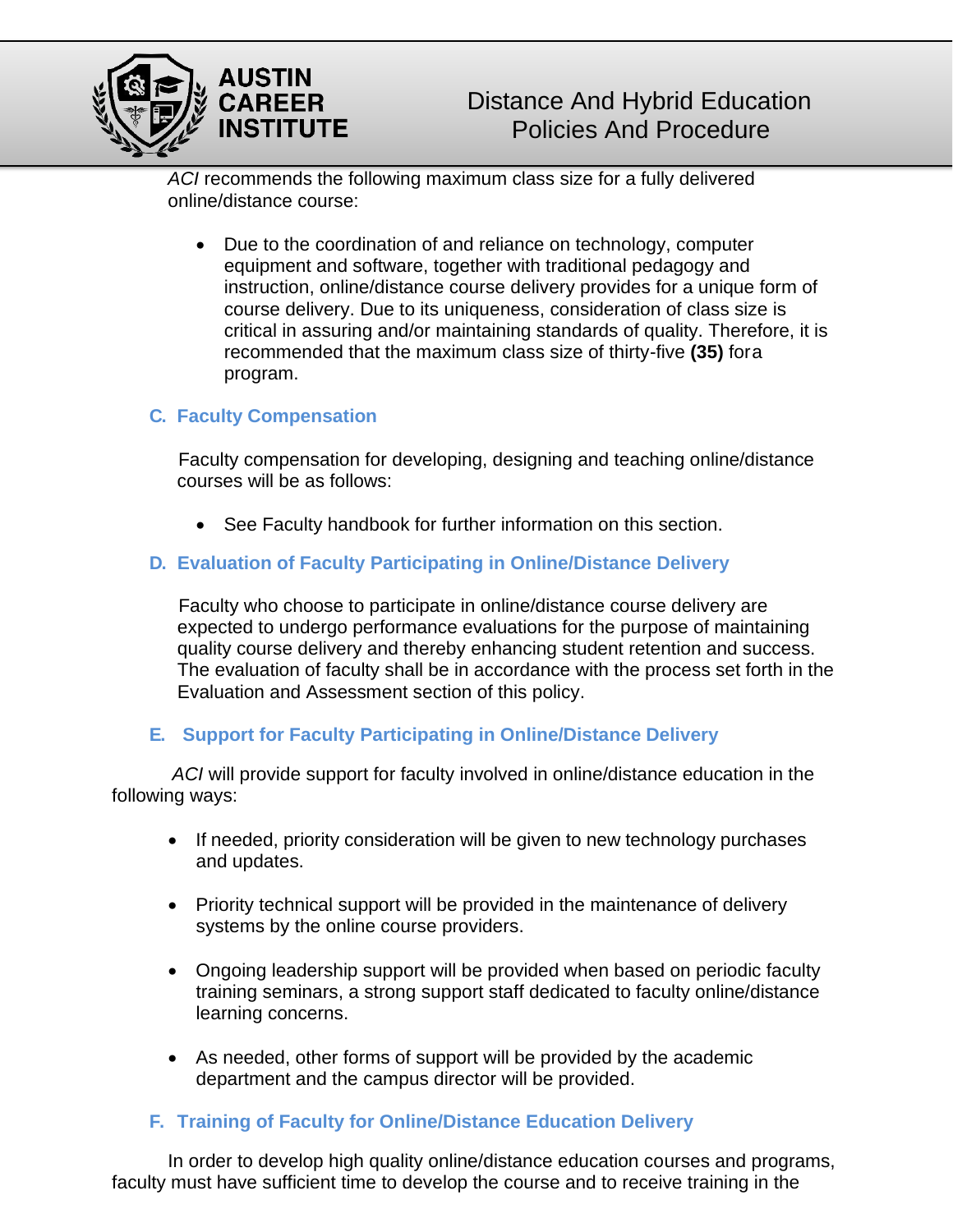

technology used to deliver the course.

Technological support for faculty includes on-going orientation and training programs available through ACI's online program providers. Also, if applicable, there will be opportunities for one-on-one technological assistance, available for faculty through ACI's online program providers' trained technicians available during lab hours on campus.

All faculty involved in online/distance education courses must be proficient in the delivery of this type of education and should possess a working knowledge in the design of online/distance education courses.

Faculty teaching online/distance courses must be proficient in the following basic computer skills prior to beginning the course:

- Working knowledge of computer used to teach online courses;
- Computer file management;
- Document preparation;
- E-mail; and
- Web browsing

Faculty members utilizing course cartridges, compressed video or other media delivery must be proficient in the following areas:

- Operation of the equipment;
- Video etiquette;
- Presentation techniques;
- Contingency planning for equipment breakdown and problems;
- Class interaction strategies;
- Proctor responsibilities; and
- Contact information

#### **G. Responsibility of Department/Program Regarding FacultyReadiness For Online/Distance Delivery**

It is the responsibility of the campus director to ensure that instructors have the indicated requisite skills necessary to deliver online/distance education courses. Faculty may become proficient in the development and delivery of online/distance education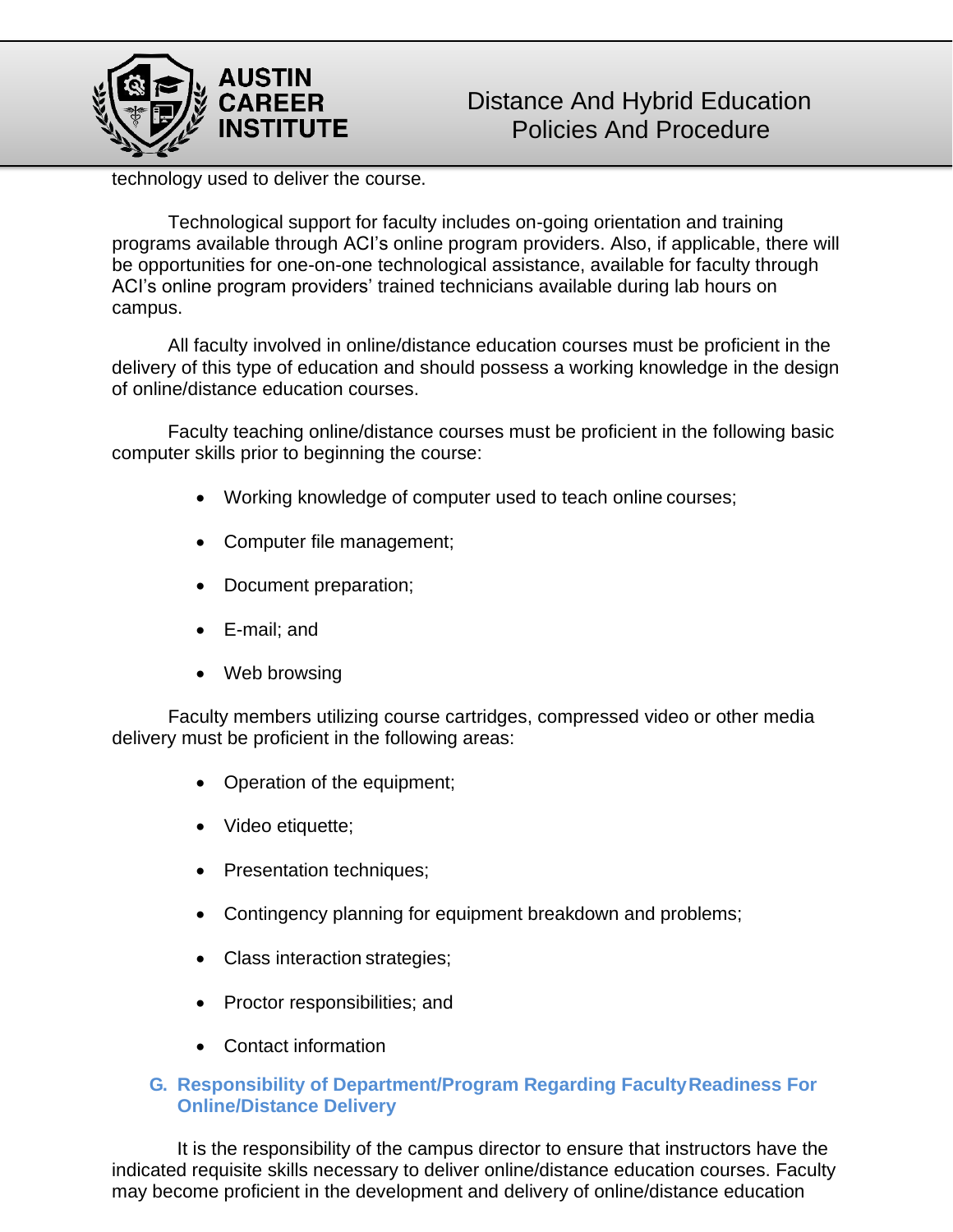

courses and programs, web delivery and compressed video delivery by successfully completing online course provider training documents.

Finally, *ACI* faculty must realize that the decision to use online/distance learning will be made on a course-by-course basis, with consideration given to the content of the course, the needs of the learners, and the flexibility of the delivery mechanism. The exciting and rewarding part of designing and implementing online/distance education for instructors, as content experts, is the opportunity to see their discipline from new perspectives and to revitalize their teaching methodology.

## **VI. STUDENT SUPPORT**

#### **A. Notice to Prospective Students Regarding Support Services at** *ACI*

Prior to admission, students may contact ACI and obtain information regarding the various student support services provided by the institution. Also, students will be provided with information regarding how to contact faculty and advisors.

#### **B. Administrative Support Towards Completion of the Online/Distance Program**

The *ACI* Office of Admissions and the Office of the Registrar will be responsible for providing information and assistance to students interested in completing a diploma or certificate online.

The Office of financial aid is responsible for providing information and assistance to students who are interested in applying for financial assistance. The Office of Financial Aid further provides ongoing support and resources for any student throughout their entire tenure. Currently, students preparing to seek a certificate or diploma or take courses online at *ACI* should inquire and/or apply for assistance under the normal process for obtaining financial aid.

#### **C. Technical Facilities, Faculty and Budgetary Support for the Online Process**

*ACI* is committed to supporting the student through the continuation of the program by providing adequate facilities and faculty support as well as budgetary allocations. Assistance can be provided in a face-to-face meeting or at a distance via phone conference or email communication within 24 hours of student request. In some instances it may take longer than 24 hours to resolve an issue, however the student will be replied to within 24 hours.

#### **D. Adequate Notice to Students Regarding Qualifications, Required Technology and Competence and Program Costs**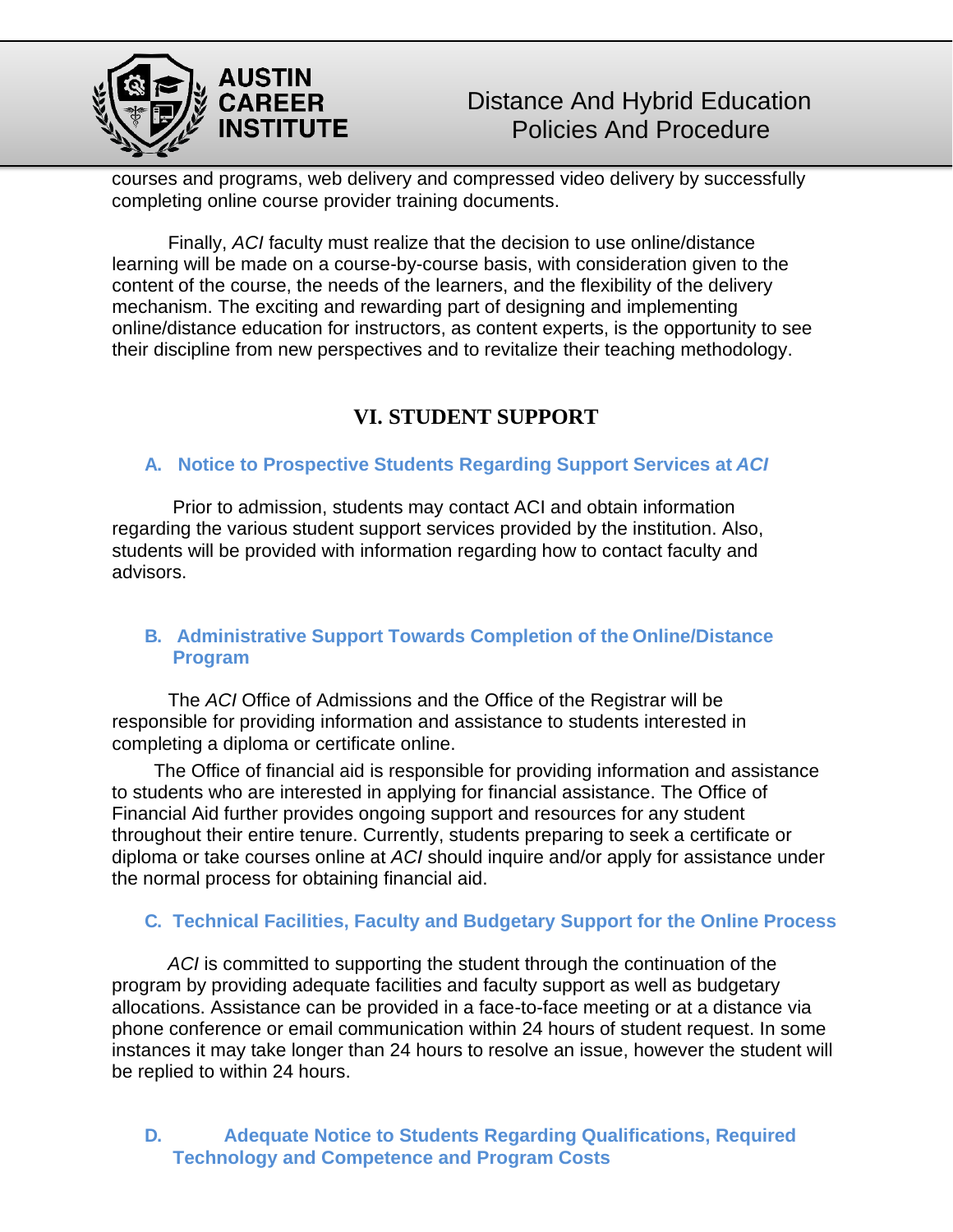

Each department offering degrees and/or courses online is responsible for providing information to students regarding the qualification and technology as well as the technical competence required before participating in an online/distance course or program. Faculty syllabus will provide the necessary information regarding the technology needed for student success in navigating through the course.

#### **E. Notice to Students Regarding the Nature of Online/Distance Learning**

Before entering a program or enrolling in a course, the prospective online/distance student(s) must review ACI catalog and this document regarding the nature of the online/distance learning environment. Also, the student(s) will be given an online/distance readiness "checklist" and/or a "questionnaire".

#### **F. Student Services to Address Challenges of Online/Distance Learning**

It is apparent that the very nature of online/distance learning creates challenges for the online student. *ACI* recognizes some, if not all of these challenges, and therefore provides appropriate services to address those challenges, many of which may be found by contacting ACI.

#### **G. Creating a Sense of Community for the Online/Distance Student**

It is important for students who are learning through an online/distance environment be made to feel a part of the overall campus community. The nature of ACI's hybrid programs causes students to attend classes on campus and stay a part of ACI community. Also, *ACI* has in place the various student services mentioned earlier that are available to the online/distance learning student in a similar manner as they are for students who are physically on campus. Also, *ACI*'s faculty is encouraged to promote study groups and also allow students to communicate with each other. The institution will provide ongoing information regarding events on campus that are open to the public. The institution encourages online/distance students to participate in graduation ceremonies and other campus events. The learning needs of students educated online/distance are often identified by using instruments such as fact sheets or questionnaires designed to obtain the information necessary to appropriately assist students.

## **VII. EVALUATION AND ASSESSMENT**

Online/distance courses will be evaluated according to the standards utilized for Regular courses and identified by Consul on Occupational Education (COE). Evaluation and Assessment of electronically delivered courses, faculty and programs take place in the context of the policies and procedures of all existing academic programs. It is not the intent of this policy to supplant any existing policies set forth by *ACI*, but where necessary, to define new or to expand existing policies and procedures to ensure the most effective implementation and support of online/distance courses and programs. Multiple assessment methods, including frequent interaction between the instructors and students through electronic means, telephone, or in-person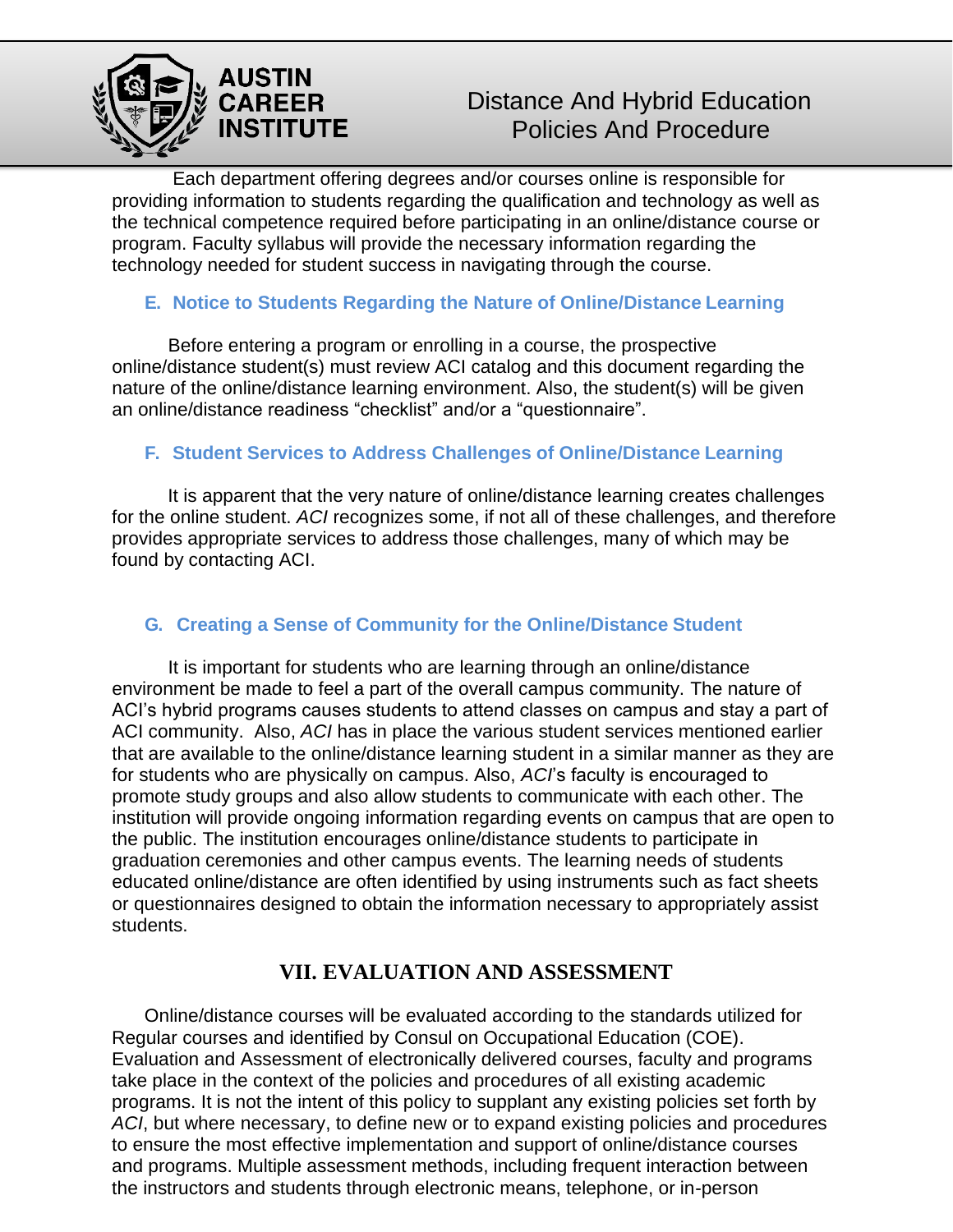

channels will be highlighted.

#### **A. Assessment of Activities and Student Achievement Compared to Intended Learning Outcomes**

The ability of a student to succeed in an online/distance education class depends on his or her ability to understand the class structure, the technology and the assessment measures. Informing students of what skills and technology are needed for particular online/distance education courses and using formative and summative measures to inform them on how they progress in the online/distance course will allow them the opportunity to do a self-assessment of their capability to succeed in the course. This will improve student retention and success in the online course or program.

### **B. Evaluating the Level of Student Learning**

Evaluating student learning depends on defining measurable learning outcomes and then assessing students against the expected outcomes stated. Course content and learning outcomes are well-aligned and appropriate to the level of the course and the levels of the learners. For MA Program student's time spent in the online course is tracked using the online LMS software tracking clock and for HVAC Program student's time spent in the online course is tracked using sign in sheet at the computer lab on ACI campus and their learning is assessed at the formative level using end of chapter testing and quizzing. The quizzing of the students will verify the student's activity in the online program and prove that their time spent and recorded in the online software or in the sign in sheet was effective towards their learning of the subject on hand. These hours recorded by the online software or computer lab sign in sheet will count towards the total number of clock hours necessary for the student to graduate. These quantitative data are closely analyzed and used as gauges in assessing how to improve the overall quality of the courses or programs. Currently the LMS software used for HVAC program is NCCERconnect and for MA program is McGraw-Hill Connect. In future ACI may migrate its online courses to a single LMS such as Canvas or Moodle to consolidate its LMS software into one. Any new LMS software which ACI acquires will have the capability to track student time spent and ensure activity by the students while being in the online LMS.

*ACI* instructors should design assessments for students that incorporate a variety of feedback methods that are appropriate to the task. For example, reading activities involving web-based materials might use self-graded quizzes with links to answers, while large-scale projects might involve hand on skill evaluations. Criteria for graded assessments should be clearly communicated. Rapid feedback can often be obtained by using simple communication methods such as phone calls, e-mail, and in person conversations.

#### **C. Evaluating Satisfaction with the Content and Delivery of theCourse Experience**

Evaluating the course content and delivery effectiveness in improving Online Student Learning Outcomes (OSLO) involves getting honest and direct feedback from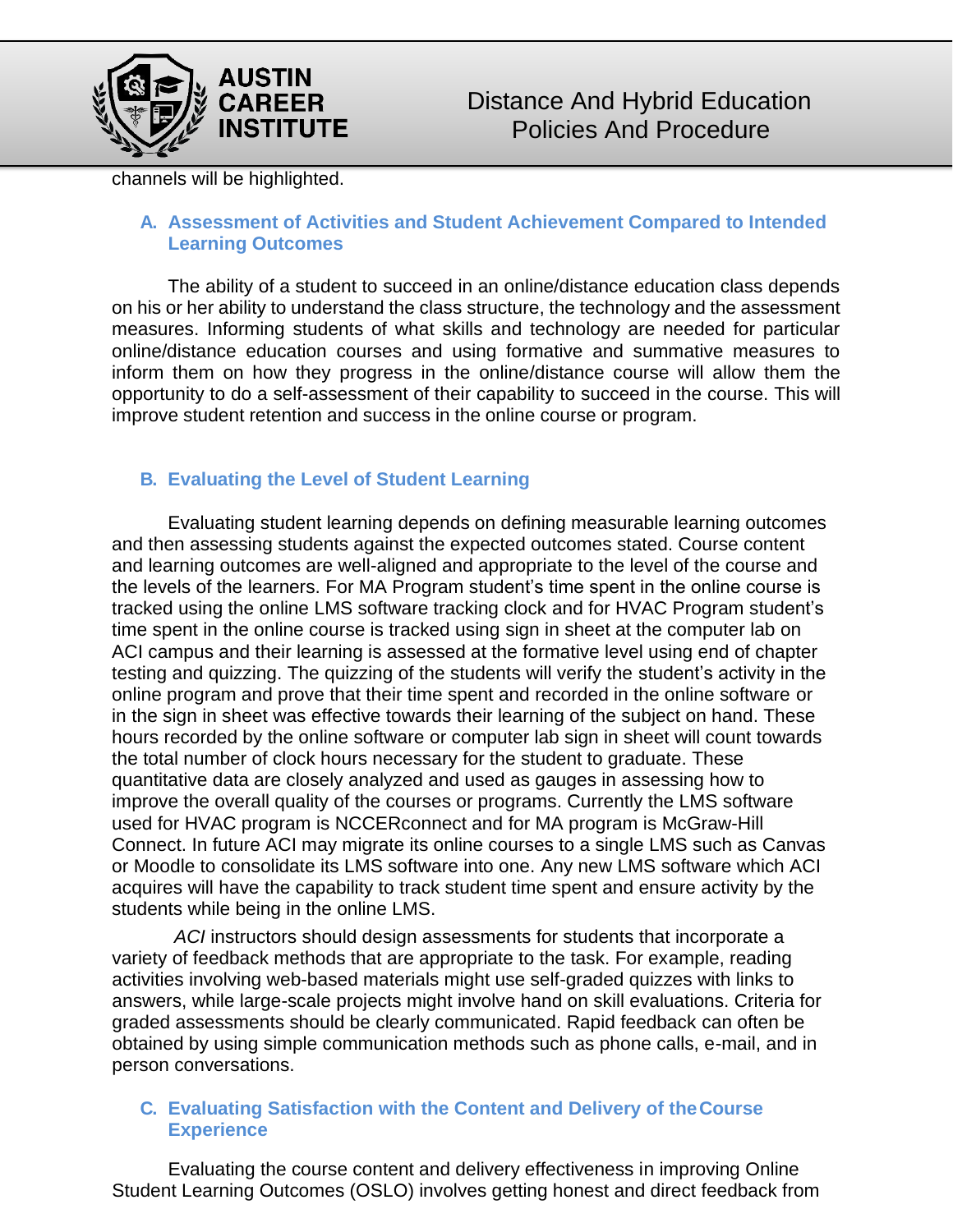

students on what worked well for them and what needs improvement. While such feedback should always be tempered by the judgment of the teaching professional, this feedback when constructively considered can be invaluable in re-thinking course components.

Academic regulations require that students evaluate every program, including online/distance education courses. Currently, traditional SOT forms are administered during a scheduled class meeting, or mailed, or a web-based SOT format is used for Internet courses. *ACI* uses in class paper SOT that is administered during exit interview and/or program evaluation and focuses on the following qualitative/quantitative data collection questions:

- a) Were discussions and interactions with faculty and peers satisfactory during course or program duration?
- b) Did actual learning experiences match expectations of the class?
- c) Is the learner satisfied with the services they are receiving ( e.g. advising, registration, access to course content, technical support, etc.)?
- d) Was learner adequately oriented on how to learn effectively online?

e) Were course learning outcomes useful for career, professionaland academic development?

f) To what extent were library and learning resources usedappropriately by the program's students?

#### **D. Secure Login and Security of Exams and Course Activities**

*ACI* Online uses the Pearson's NCCERConnect and MC Graw Hill's Connect registration system. Through these systems, all students who register for a course have been assigned a unique identification. Pursuant to this process, prior to entering the system, students must logon using their USER ID and password that is unique to only that student.

## **VIII. PROGRAM EFFECTIVENESS MEASURES**

#### **A. Measuring Program Effectiveness**

Overall program effectiveness is determined by using different measures.

Online/Distance Education Course Fact Sheets will be created for each online/distance education program at *ACI* based upon information submitted by the Instructor and Student Services department. These will be the primary data used for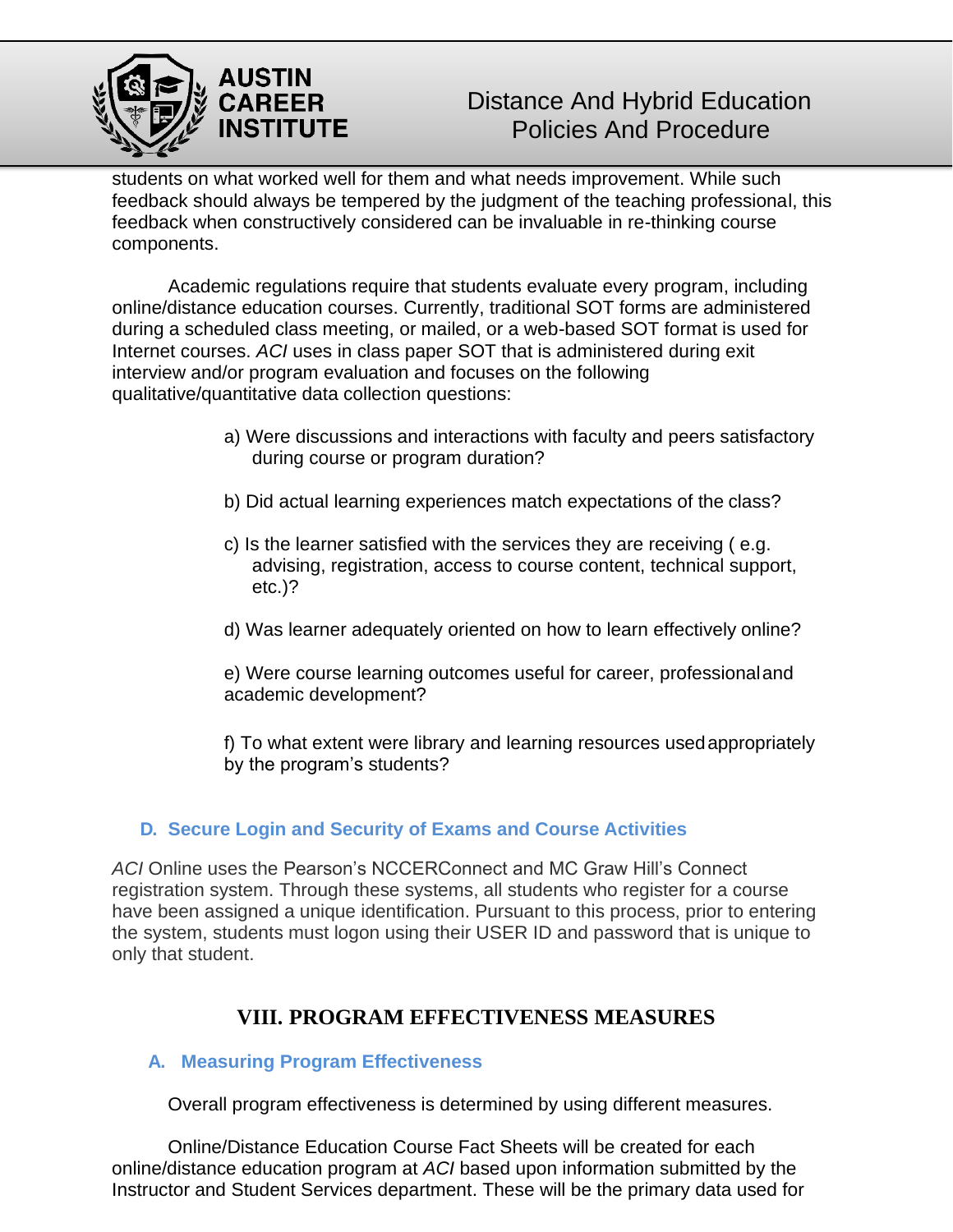

evaluating online programs and for reporting.

Online/Distance Education Course Fact Sheets will contain general information about the class, what specific skills a student should possess, and the hardware and software requirements necessary to participate in the course. The fact sheets will also provide the instructor's name, e-mail, and phone number so students can contact the instructor with any questions regarding requirements prior to registering for the course. Students are encouraged to review the fact sheet for online/distance education courses before registering. Registration will constitute the student's acceptance of the requirements necessary to participate in the course.

Academic departments will evaluate online/distance education course and program proposals for:

- appropriateness within the diploma or certification program or as a standalone service course;
- suitable course content and sufficient rigor;
- appropriate use of technology in course delivery;
- the extent to which student learning matches intended outcomes, including diploma or certification programs both the goals of general education and the objectives of the major;
- results from students' routine end-of-course and program evaluations;
- documentation concerning access provided to students not previously served, through a combination of enrollment records, student surveys, and student outcomes

#### **B. Institutional Evaluation of Online/Distance Learning Programs Will Be Consistent with the Evaluation of All** *ACI* **Academic Programs**

*ACI* will review the effectiveness of its online/distance education programs to assure alignment with its institutional mission and priorities.

## **IX. OTHER PROVISIONS**

#### **A. Hiring of Adjunct Faculty**

The hiring of adjunct faculty to teach online/distance courses shall be consistent with *ACI*'s current policies governing the hiring of such faculty, except as provided by any partnership agreements between *ACI* and third parties (See: *ACI* faculty handbook).